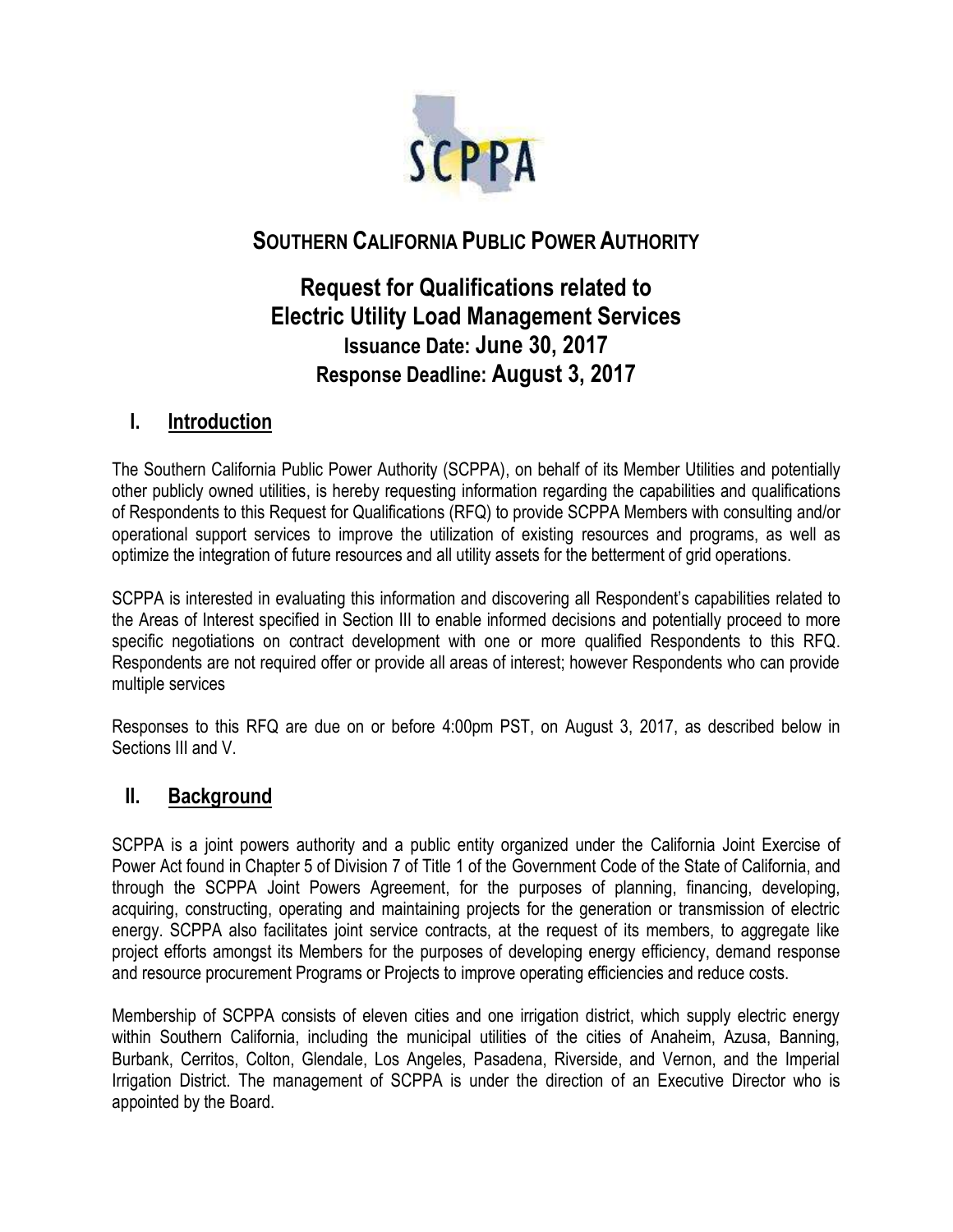## **III. Areas of Interest**

SCPPA Members have expressed interest in gathering information from qualified individuals or firms who possess the necessary qualifications and experience to provide support of Members' respective strategic planning efforts to optimize electric system operations in todays' increasingly dynamic markets. SCPPA seeks to potentially acquire services from qualified Respondents who can demonstrate their experience and ability to assist electric utilities manage and optimize their electric system operations to balance loads and resource cost-effectively for the benefit of the utility and their customers. Such "load management" services, programs and/or technologies could include, but not be limited to:

- Energy Efficiency
- Demand Response
- Distributed Renewable Resources
- Energy Storage
- **Electrification**
- Advanced System Controls

Some or all of these areas of interest may be applicable at the different levels of utility operations including:

- Transmission
- **•** Distribution
- **Generation**
- Customer/Behind-the-Meter

SCPPA recognizes that the types of load management services listed above may not be all inclusive – and that not all of the load management services will be cost-effective or useful at each level of utility operations. Therefore, Respondents may also include additional services, products, tasks, task elements and/or functions that may not be part of or included in this RFQ, but are deemed by the Respondent to be pertinent and potentially valuable to SCPPA or its Members. SCPPA will have full discretionary authority to consider, accept and/or reject without cause such supplemental information that is not directly requested, included in or made part of the RFQ.

SCPPA is seeking information from Respondents that have experience in deploying appropriate and costeffective load management services for the benefit of utilities and their operations. Respondents are not required to offer or provide all of the services listed above or be able to provide services at each level of utility operations. However, SCPPA will likely prefer to find qualified Respondents who can offer multiple services so as to minimize the need for a large number of contractors to perform similar functions. Therefore, SCPPA encourages individuals and/or firms with a singular or limited focus or ability to collaborate with other individuals or firms that may offer experience and expertise in other areas of interest.

The specific, detailed information that SCPPA is requesting from all Respondents to this RFQ includes, but is not limited to:

- 1. **Qualifications** (of all persons/employees providing services)
- 2. **Experience**
	- Experience developing and implementing load management services
	- Work with electric utilities
- Work with publicly-owned utilities
- Experience with prevailing wages and associated record-keeping requirements

- 3. **Labor Rates**
	- Standard hourly, fully-loaded, rates (not prevailing wage) for all job classifications potentially used for related consulting, support and administrative services.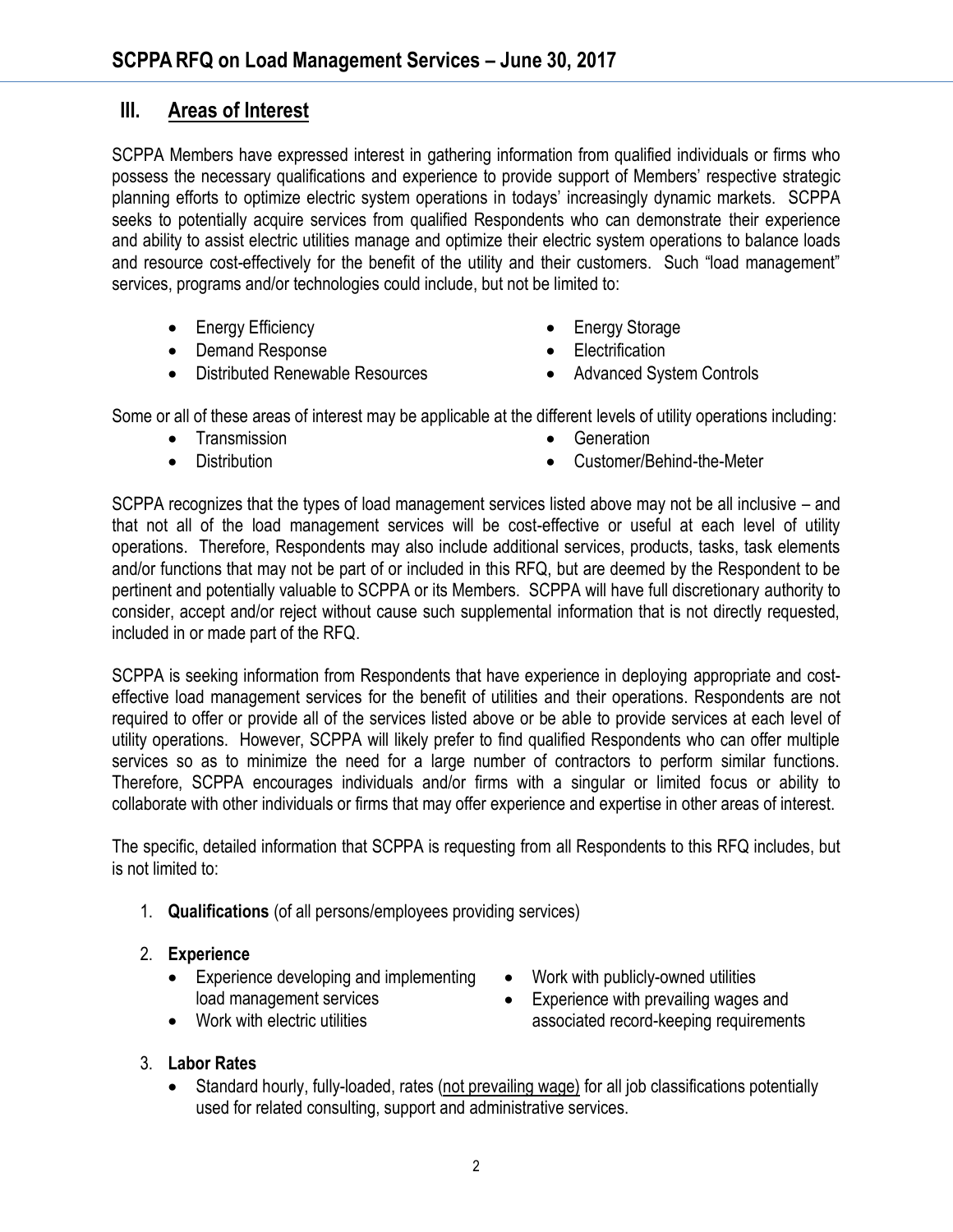## **IV. Timeline / Schedule\***

| <b>SCPPA RFQ on Load Management Services Selection Process</b> |                                                                                                                |
|----------------------------------------------------------------|----------------------------------------------------------------------------------------------------------------|
| <b>Schedule of Requirements</b>                                | <b>Target Date(s)</b>                                                                                          |
| <b>Issue RFQ</b>                                               | June 30, 2017                                                                                                  |
| Questions for clarification due                                | July 17, 2017                                                                                                  |
| Responses due                                                  | August 3, 2017                                                                                                 |
| Review of Responses                                            | August 2017                                                                                                    |
| Interviews / Negotiations (if necessary)                       | August - September, if needed                                                                                  |
| Selection of Respondent(s)                                     | As soon as is practicable and until sufficient number of<br>contractors are available for SCPPA & Member needs |

\*Timeline/Schedule is subject to change.

The deadline to submit questions on this RFQ will be 4:00PM (PDT) on **July 17, 2017**. All questions should be submitted electronically via e-mail to: [bcope@scppa.org,](file://///app-server/data/RFPs_RFQs_RFIs/Public%20Benefits%20Committee/Paperless%20Rebate%20Automation/RFP/bcope@scppa.org) referencing **Load Management RFQ Questions** in the subject line. Answers to all questions will be provided to inquisitor via e-mail within 5 business days from the date received. Answers to questions that SCPPA, at its sole determination and discretion, deems to be substantive or that would place the inquisitor at a distinct and unfair advantage to other potential Respondents will be posted on SCPPA's website [http://www.scppa.org/pages/misc/RFQs.html](http://www.scppa.org/pages/misc/RFPs.html) within 3 business days from the date delivered to inquisitor, but no later than **July 21, 2017**. It is the responsibility of potential Respondents to review this website for any and all postings.

## **V. Information Submission Required Elements**

#### **1. Transmittal Letter Content:**

- **a)** A brief statement of the Respondent's understanding of the services being requested and considered, as well as any physical or legal limitations or constraints that may exist in allowing the Respondent to provide such service and/or products.
- **b)** Legal name of Individual or Firm (Respondent) with physical street address, telephone and FAX numbers with the name(s), respective position(s)/title(s) and e-mail address(es) of all individuals authorized to represent the Respondent.

#### **2. Information Statement to describe your firm's:**

- **a)** experience in performing or providing the services and products within the Areas of Interest as referenced above and as may be applicable to this RFQ;
- **b)** organizational structure, management information, and other service or product related Information, including number of years firm or individual has been in the related business;
- **c)** list or table of key employees including a description of their Information, experience and duties related to the services and/or products referenced within this RFQ;
- **d)** a list of office locations where work will be performed, if different than the physical address referenced above;
- **e)** reliance on or use of subcontractors to perform services referenced within this RFQ; and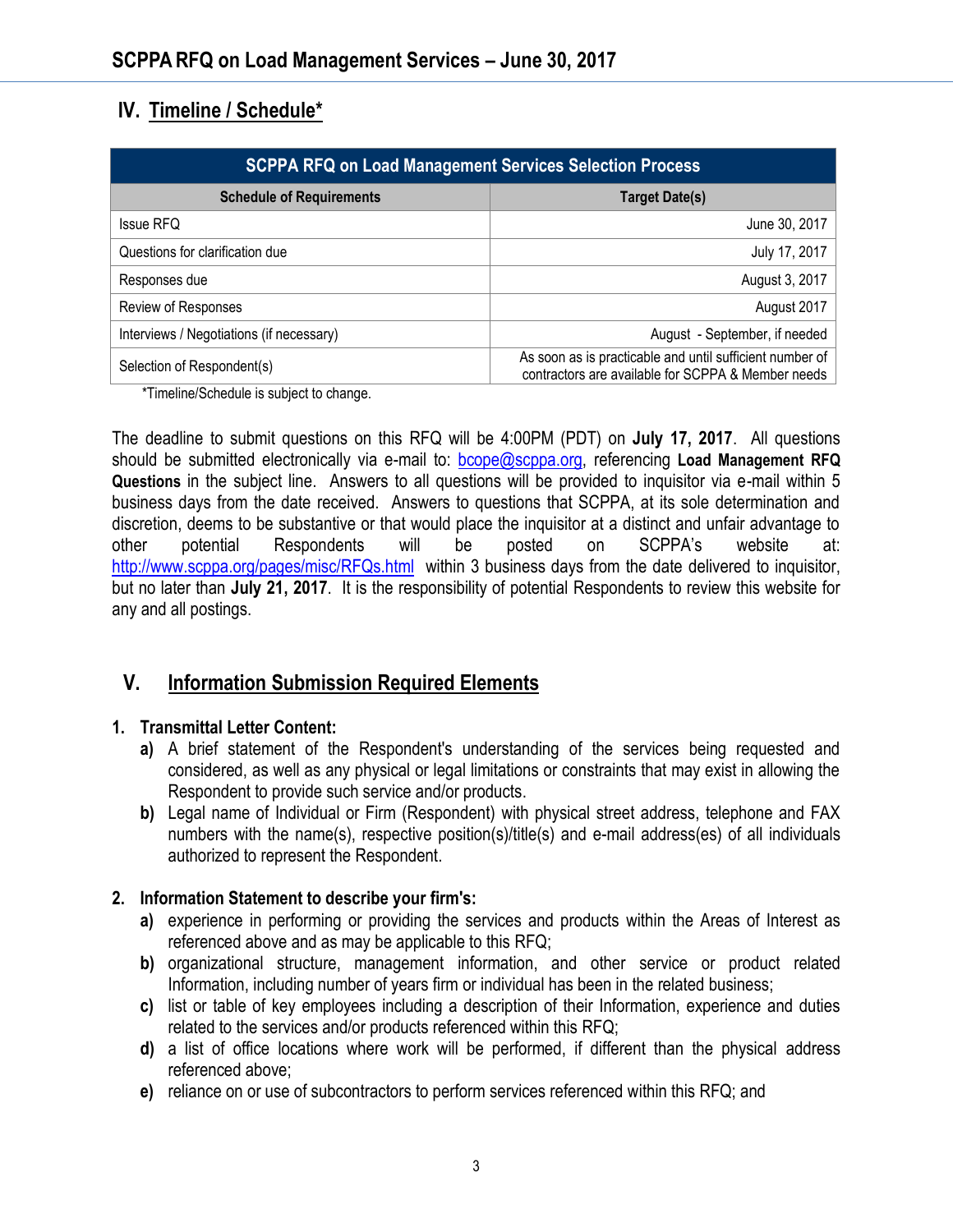- **f)** describe whether the Respondent has, within the last five years, rendered any service to SCPPA or to any of SCPPA's Members, either as a contractor or subcontractor, either under the name presented in the Transmittal letter or any other name or organization. If so, please provide details (status as prime or subcontractor, brief description of the contract, contract start and end dates, the contract administrator name, and total actual contract expenditures).
- **g)** If the Respondent has not rendered any service within the last five years to SCPPA or to any of SCPPA's Members, then Respondents should provide as many as five (5) references to similar or related work performed within the past 3 years with the requested details described above including the counterparty for which services were provided.
- **h)** Respondent shall indicate any and all pending litigation that could affect the viability of Respondent's submittal, continuance of existing contracts, operation or financial stability.

## **VI. Information Submission Delivery Requirements**

One (1) electronic copy of your submittal should be delivered no later than 4:00 pm PST on August 3, 2017 e-mailed to: [bcope@scppa.org](mailto:bcope@scppa.org) with Subject/Title as:

#### **[Respondent Name] Load Management Services RFQ Submittal**.

One (1) hard copy of your submittal can or may also be delivered to the address below no later than the time and date referenced above, but hard-copy submittal is not required.

> Southern California Public Power Authority **Load Management Services RFQ** Attention: Bryan Cope 1160 Nicole Court Glendora, California 91740

No contact should be made with the Board of Directors, any committee or working group representatives, or SCPPA Participating Members concerning this RFQ.

All information received by SCPPA in response to this RFQ is subject to the California Public Records Act and may be subject to the California Brown Act and all submissions may be subject to review in the event of an audit.

## **VII. Submittal Terms and Conditions**

- **1.** SCPPA reserves the right to cancel this RFQ at any time, reject any and all submittals and to waive irregularities.
- **2.** SCPPA shall determine at its sole discretion the value of any and/or all submittals.
- **3.** Submittals may be sub-divided or combined with other submittals, at SCPPA's sole discretion.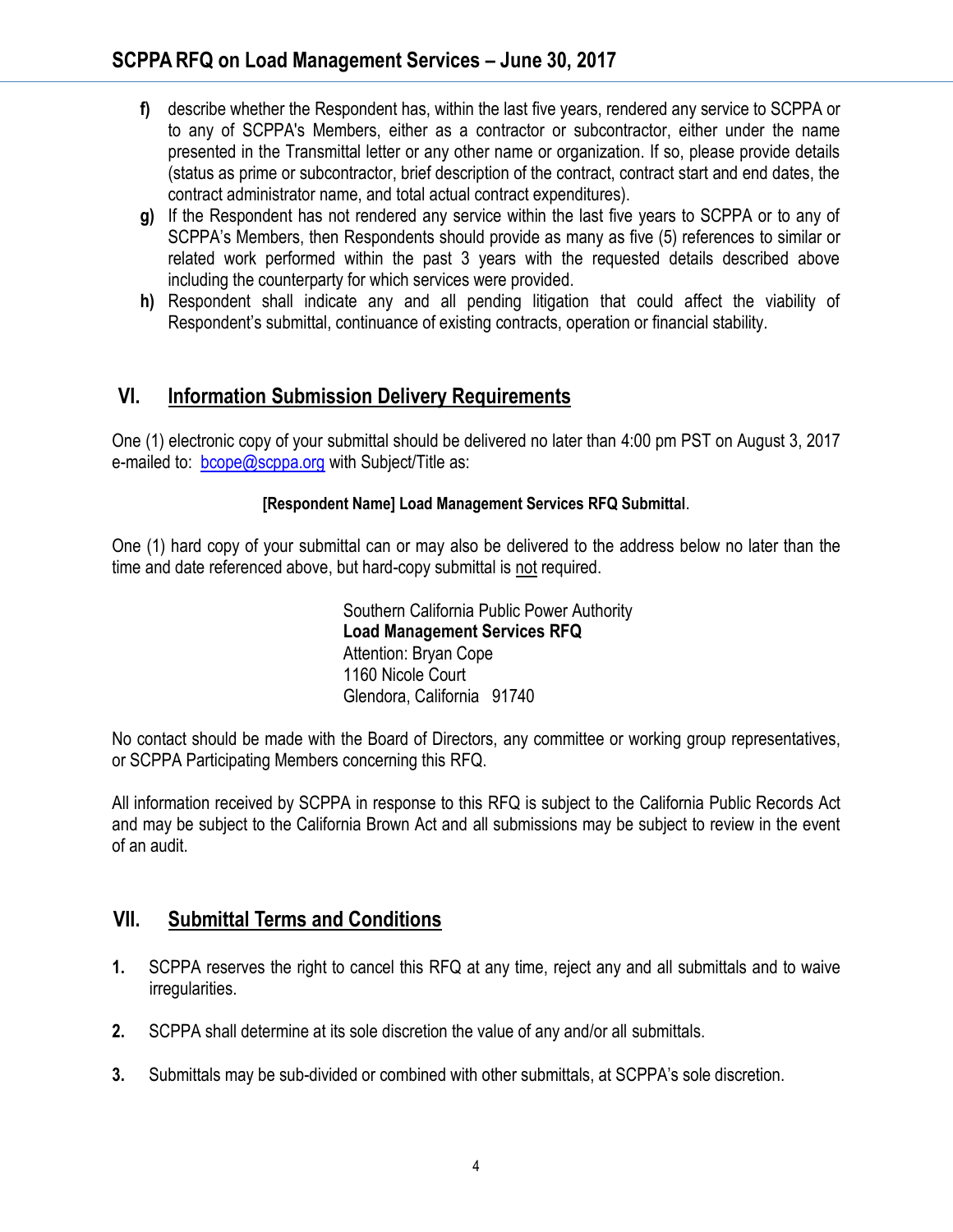- **4.** SCPPA shall perform an initial screening and evaluation to identify and eliminate any submittals that are not responsive to the request for qualifications, do not meet the minimum requirements set forth in the request for qualifications or are otherwise deemed, at SCPPA's sole discretion, unable to provide dependable and reliable services.
- **5.** SCPPA reserves the right to submit supplementary follow-up questions or inquiries to request clarification of information submitted and to request additional information from any one or more of the Respondents.
- **6.** SCPPA reserves the right, without qualification and in its sole discretion, to accept or reject any or all submittals for any reason without explanation to the Respondent, or to subsequently make an award to one or more Respondent(s), who, in the opinion of SCPPA, will provide valued service and/or products to SCPPA and its Members.
- **7.** SCPPA may decline to enter into any potential engagement agreement or contract with any Respondent, terminate negotiations with any Respondent, or to abandon the RFQ process in its entirety.
- **8.** Those Respondents who provide Qualification submittals agree to do so without legal recourse against SCPPA, its Members, their directors, officers, employees and agents for rejection of their submittal(s) or for failure to execute or act on their submittal for any reason.
- **9.** SCPPA shall not be liable to any Respondent or party in law or equity for any reason whatsoever for any acts or omissions arising out of or in connection with this request for submittals.
- **10.** SCPPA shall not be liable for any costs incurred by any Respondents in preparing any information for submission in connection with this RFQ process or any and all costs resulting from responding to this RFQ. Any and all such costs whatsoever shall remain the sole responsibility of the Respondent.
- **11.** SCPPA may require certain performance assurances from Respondents prior to entering into negotiations for a proposed project. Such assurances may potentially include a requirement that Respondents provide some form of performance security.
- **12.** Either SCPPA collectively or Members individually may respond to, or enter into negotiations for services related to a submittal. SCPPA is not responsible or liable for individual Members interactions with the Respondent which are not entirely conducted through SCPPA or at SCPPA's option or election to engage the Respondent as defined within the Terms and Conditions herein.
- **13.** Submission of a submittal constitutes acknowledgement that the Respondent has read and agrees to be bound by the terms and specifications of this RFQ and any addenda subsequently issued prior to the due date for a submittal.
- **14.** Information in this RFQ is accurate to the best of SCPPA's knowledge but is not guaranteed to be correct. Respondents are expected to complete all of their due diligence activities prior to entering into any final contract negotiations with SCPPA.
- **15.** SCPPA reserves the right to reject any submittal for any reason without cause. SCPPA reserves the right to enter into relationships with more than one Respondent, can choose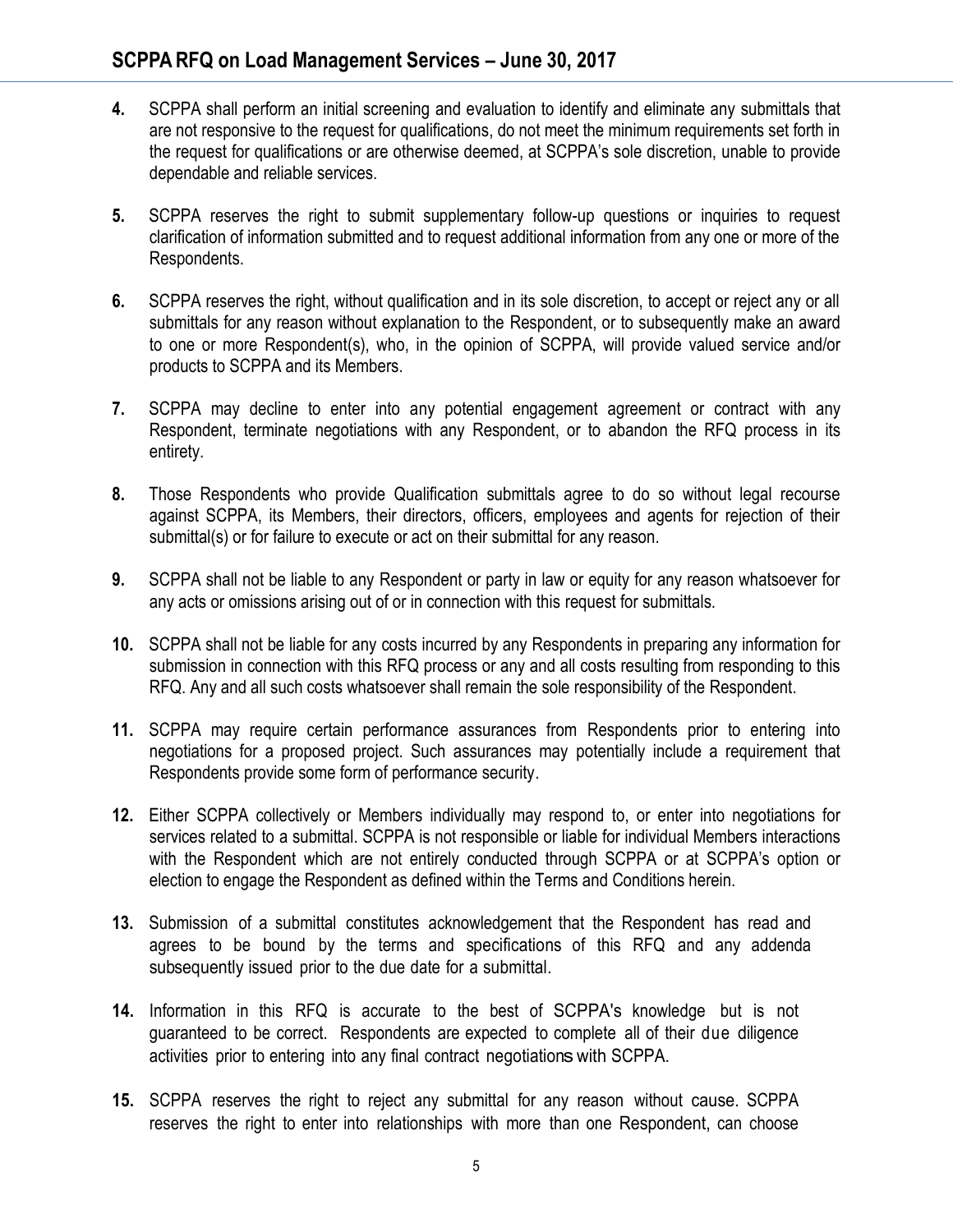not to proceed with any Respondent with respect to one or more categories of services, and can choose to suspend this RFQ or to issue a new RFQ that would supersede and replace this RFQ.

### **VIII. Additional Considerations for Submittal**

- **1. Response Preparations:** Submittals should be prepared simply and economically, without the inclusion of unnecessary promotional materials. Information should be submitted on recycled paper that has a minimum of thirty percent (30%) post-consumer recycled content and duplex copied (doublesided sheets) where possible and applicable.
- **2. Insurance, Licensing, or other Certification:** If selected subsequently to provide service(s) and/or product(s) related to the Areas of Interest in this RFQ, the Respondent and each of its known subcontractors will be required to maintain sufficient insurance, licenses, or other required certifications for the type of work being performed. SCPPA or its Members may require specific insurance coverage to be established and maintained during the course of work and as a condition of award or continuation of contract.
- **3. Non-Discrimination/Equal Employment Practices/Affirmative Action Plan:** If selected subsequently to provide service(s) and/or product(s) related to the Areas of Interest in this RFQ, the Respondent and each of its known subcontractors may be required to complete and file an acceptable Affirmative Action Plan. The Affirmative Action Plan may be set forth in the form required as a business practice by the Department of Water and Power of the City of Los Angeles, SCPPA's largest Member.
- **4. Living Wage Ordinance:** If selected subsequently to provide service(s) and/or product(s) related to the Areas of Interest in this RFQ, the Respondent may be required to comply with the applicable provisions of the City of Los Angles Living Wage Ordinance and the City of Los Angeles Service Contract Workers Retention Ordinance. The Living Wage Ordinance provisions are found in Section 10.36 of the Los Angeles City Administrative Code; and the Service Contract Workers Retention Ordinance are found in Section 10.37 of the Los Angeles Administrative Code.
- **5. Prevailing Wage Rates:** If selected, the Respondent will be required to conform to prevailing wage rates applicable to the location(s) where any work is being performed. Workers shall be paid not less than prevailing wages pursuant to determinations of the Director of Industrial Relations as applicable in accordance with the California Labor Code. To access the most current information on effective determination rates, Respondent shall contact:

Department of Industrial Relations Division of Labor Statistics and Research PO Box 420603, San Francisco, CA 94142-0603 Division Office Telephone: (415) 703-4780 Prevailing Wage Unit Telephone: (415) 703-4774 Web[: http://www.dir.ca.gov/dlsr/DPreWageDetermination.htm](http://www.dir.ca.gov/dlsr/DPreWageDetermination.htm)

**6. Child Support Policy:** If selected subsequently to provide service(s) and/or product(s) related to the Areas of Interest in this RFQ, the Respondent may be required to comply with the City of Los Angeles Ordinance No. 172401, which requires all contractors and subcontractors performing work to comply